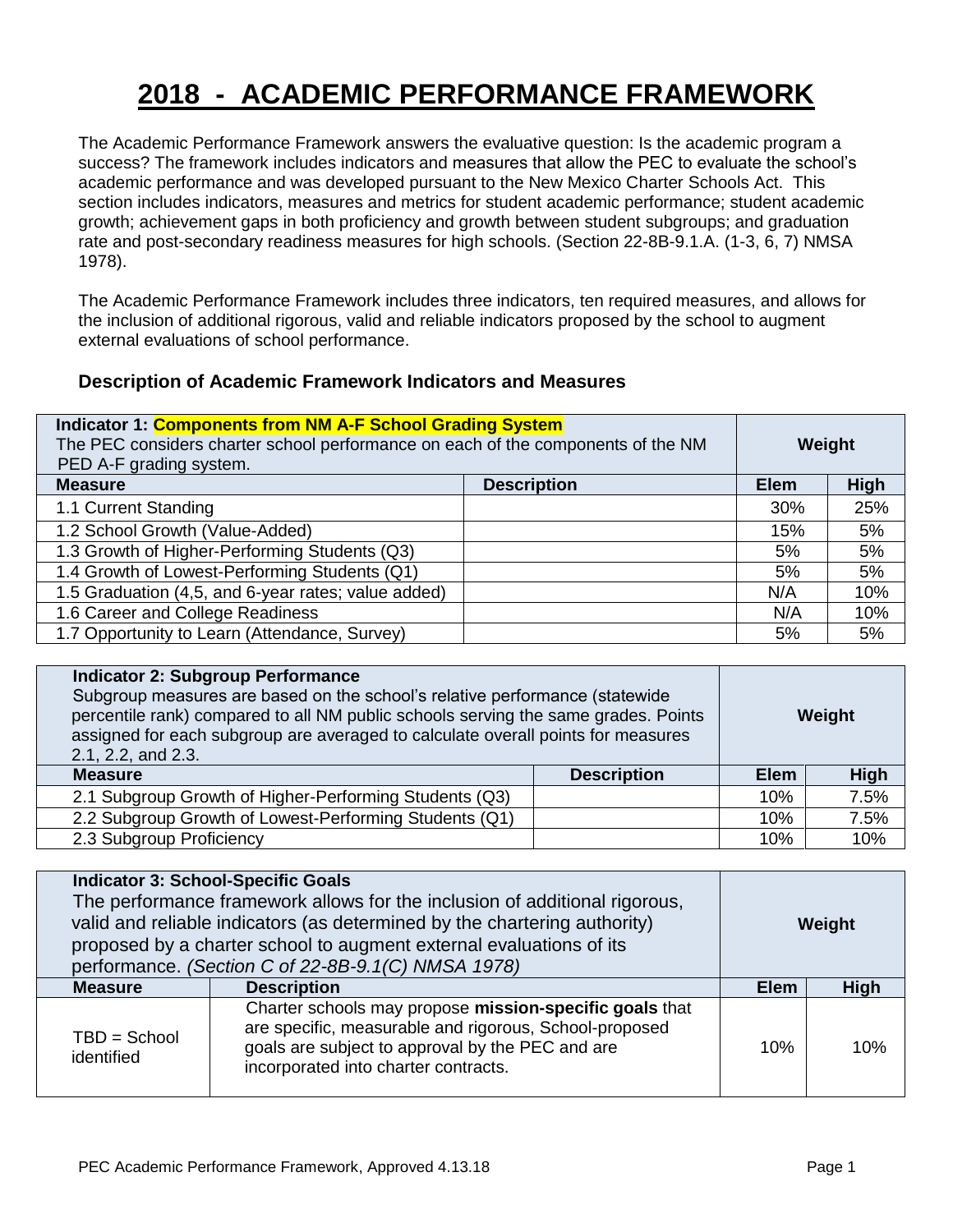## **Summary of Indicator Rating System and Assigned Points**

Schools receive up to 100 points for each academic measure. The average weighted points across the framework are used to assign the overall rating (tier).

| <b>Indicators</b>                                                            | <b>Description</b>                                                                                                                                                                                                                                                                           | <b>Rating Scale</b>                                                                                                                         | <b>Assigned Points</b>                                                                                                                                                                     |             | <b>Total Weight?</b> |
|------------------------------------------------------------------------------|----------------------------------------------------------------------------------------------------------------------------------------------------------------------------------------------------------------------------------------------------------------------------------------------|---------------------------------------------------------------------------------------------------------------------------------------------|--------------------------------------------------------------------------------------------------------------------------------------------------------------------------------------------|-------------|----------------------|
|                                                                              |                                                                                                                                                                                                                                                                                              |                                                                                                                                             |                                                                                                                                                                                            | <b>Elem</b> | <b>High</b>          |
| Indicator 1:<br>Components<br>from NM A-F<br><b>School Grading</b><br>System | The PEC considers charter<br>school performance on each<br>of the components of the NM<br>PED A-F grading system                                                                                                                                                                             | A - F grade for<br>each component of<br>the NM grading<br>system                                                                            | $A = 100$ pts<br>$B = 75$ pts<br>$C = 50$ pts<br>$D = 25$ pts<br>$F = 0$ pts                                                                                                               | 60%         | 65%                  |
| Indicator 2:<br>Subgroup<br>Performance                                      | Subgroup measures are<br>based on the school's relative<br>performance (statewide<br>percentile rank) compared to<br>all NM public schools serving<br>the same grades. Points<br>assigned for each subgroup<br>are averaged to calculate<br>overall points for measures<br>2.1, 2.2, and 2.3 | <b>State Percentile</b><br>Rank (1-100%)                                                                                                    | <b>Equal to State</b><br>Percentile Rank (1-100<br>pts)                                                                                                                                    | 30%         | 25%                  |
| Indicator 3 <sup>1</sup> :<br>School-Specific<br>Goals                       | Charter schools may propose<br>mission-specific goals<br>and/or supplemental<br>academic goals that are<br>specific, measurable and<br>rigorous.                                                                                                                                             | Four rating<br>categories:<br>1) Exceeds<br>standard<br>2) Meets standard<br>3) Does not meet<br>standard<br>4) Falls far below<br>standard | $Exceeds = 100 pts$<br>Meets = $75$ pts<br>Does not meet $= 25$ pts<br>Falls far below = $0$ pts<br>Or by alternative point<br>assignment agreed to<br>by charter school and<br><b>PEC</b> | 10%         | 10%                  |

 $\overline{a}$ 

<sup>&</sup>lt;sup>1</sup> A school shall be eligible to have additional weighting allocated to Indicator 3: School-Specific Goals, if the proposed indicator is Reliable (additional 5 points of weight) and Rigorous (additional 5 points of weight).